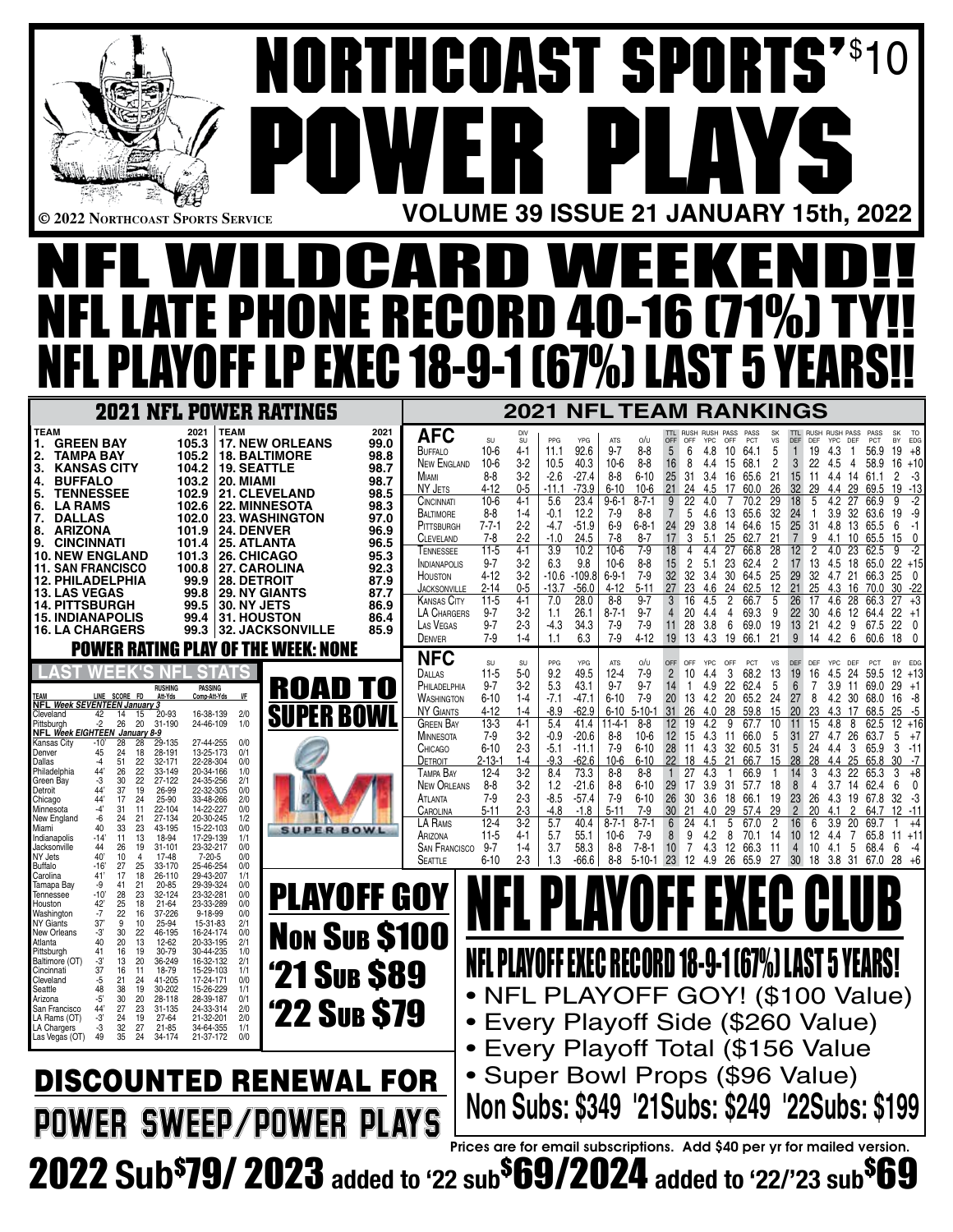| RAIDERS Game-by Game                                                                                                                                                                           |                                                                                             |            |            | <b>LV-OFF vs CIN-DEF LV-DEF vs CIN-OFF</b> |            |                 | <b>LAS VE</b>                            |
|------------------------------------------------------------------------------------------------------------------------------------------------------------------------------------------------|---------------------------------------------------------------------------------------------|------------|------------|--------------------------------------------|------------|-----------------|------------------------------------------|
| PY<br>SU ATS O/U LINE<br>HT<br>PTS FD<br>ŀF<br>SC<br>YDS<br>RY                                                                                                                                 |                                                                                             |            |            |                                            |            |                 |                                          |
| W O +4/50' 10-14 33-27<br>BAL W<br>+6<br>$+6$<br>$+85$<br>$-107 + 192 + 1$                                                                                                                     | <b>TEAMS</b>                                                                                | LV         | <b>CIN</b> | <b>TEAMS</b>                               | LV         | <b>CIN</b>      | <b>RAIDE</b>                             |
| $+6/46'$<br>$9-7$<br>$26 - 17$<br>$+9$<br>$+5$<br>+94<br>$+13$ $+81$<br>pit<br>$+1$<br>$12 - 14$<br>31-28<br>MIA<br>0<br>-4/44'<br>$+3$<br>$+6$<br>$+167$<br>$+7$ +160<br>$-1$<br>w            |                                                                                             | <b>OFF</b> | DEF        |                                            | <b>DEF</b> | OFF             |                                          |
| $0 - 21$<br>14-28<br>$-14$ $-12$ $-167$ $-120$ $-47$<br>lac<br>$+3/51'$<br>-1<br>U                                                                                                             | POINTS PER GAME                                                                             | 21.2       | 22.2       | POINTS PER GAME                            | 25.4       | 27.8            | $0 -$                                    |
| $-5'/45'$<br>$3 - 14$<br>$9 - 20$<br>-3<br>$-72$ $+79$<br>CHI<br>U<br>$-11$<br>$+7$<br>-1                                                                                                      | points per game rank                                                                        | #18        | #17        | points per game rank                       | #24        | #5              | POWER PLAYS PRO                          |
| 34-24<br>$+5/44'$<br>17-7<br>+10<br>-9<br>$+5$<br>$-26$<br>+31<br>den<br>W<br>W<br>0<br>$+4$<br>$-2'/48'$<br>PHI<br>0<br>17-7<br>33-22<br>$+11$<br>$+1$<br>$+84$<br>$-16$ $+100$ $+1$          | <b>FIRST HALF PTS</b>                                                                       | 147        | 194        | <b>FIRST HALF PTS</b>                      | 199        | 206             | <b>LAS VEC</b>                           |
| $-3/46'$ 13-10 16-23<br>$-7$<br>$+8$<br>$+158$<br>$-32$ +190<br>-2<br>U<br>nyg                                                                                                                 | <b>SECOND HALF PTS</b>                                                                      | 192        | 161        | <b>SECOND HALF PTS</b>                     | 208        | 238             | <b>CINCINN</b>                           |
| 14-41 -27 -14 -217<br>КC<br>0<br>$+2^{1}/52^{1}$ 7-17<br>$-44$ $-173$<br>$-1$                                                                                                                  | <b>TOUCHDOWNS</b>                                                                           | 34         | 41         | <b>TOUCHDOWNS</b>                          | 47         | 52              |                                          |
| $+1'/50'$ 0-10<br>$-19$<br>$-87$<br><b>CIN</b><br>U<br>13-32<br>$-10$<br>$-10$<br>+77<br>-1                                                                                                    | rush/pass/ret                                                                               |            |            | 13/21/0 14/24/3 rush/pass/ret              |            | 17/26/4 16/35/1 | PLA                                      |
| 36-33<br>$+3$<br>$+8/50'$ 17-13<br>$+5$<br>+72<br>$+79$<br>-7<br>0<br>dal<br>0<br>$-2$<br>$-36$<br>WAS<br>U<br>$-1'/48$<br>$3 - 7$<br>15-17<br>-1<br>$+12$<br>$+48$<br>$+1$                    | FD                                                                                          | 325        | 315        | <b>FD</b>                                  | 322        | 326             | QB<br>RB V                               |
| $+10/48$ 3-35<br>$9 - 48$<br>$-39$<br>$-2$<br>$-82$<br>$-88$<br>$+6$<br>0<br>-5<br>kc                                                                                                          | TOTAL NET YARDS/GAME                                                                        | 364.9      | 349.3      | TOTAL NET YARDS/GAME                       | 330.8      | 372.7           | LV<br>٠                                  |
| $-2'/40'$ 10-0<br>16-14<br>$+2$<br>$+7$ $+92$<br>$+9$<br>$+83$<br>$-2$<br>w<br>U<br>$\mathbf{L}$<br>cle                                                                                        | net yards rank                                                                              | #11        | #18        | net yards rank                             | #13        | #9              | <b>CIN</b><br>v<br>۰.<br>v               |
| U PK/42 7-13<br>$17 - 13$<br>$+4$<br>$+14$ +184 +142 +42<br>w<br>-3<br>DEN                                                                                                                     | YARDS PER POINT                                                                             | 17.2       | 15.7       | YARDS PER POINT                            | 13.0       | 13.4            | <b>OVER</b>                              |
| 23-20<br>$+2$<br>U<br>$+8/46$ 13-10<br>$+3$<br>+64<br>$-37 + 101 - 2$<br>ind<br>W<br>w<br>$-3$<br>W O<br>$+3/49$ 17-14 35-32<br>$+3$<br>$-94$<br>$+89 - 183 + 2$<br>LAC<br>W                   | YARDS PER POINT RANK                                                                        | #29        | #12        | YARDS PER POINT RANK                       | #31        | #4              | Following an                             |
|                                                                                                                                                                                                | <b>RUSH YARD/GAME</b>                                                                       | 90.2       | 96.1       | <b>RUSH YARD/GAME</b>                      | 116.1      | 103.9           | they got a GW 4<br>in the postssn fo     |
| <b>RECENT PAST MEETINGS</b>                                                                                                                                                                    | rush ypg rank                                                                               | #29        | #5         | rush ypg rank                              | #21        | #22             | since their SB ca                        |
| 2021 rec<br>line<br>Sc<br>Fd Plys<br>Yds<br>Rush<br>Pass<br>T <sub>0</sub><br>$5-4$<br>$-1$<br>32<br>23<br>- 70<br>288<br>38-159<br>20-29-129<br>0/1<br>cin                                    | <b>RUSHING YPC</b>                                                                          | 3.8        | 4.2        | <b>RUSHING YPC</b>                         | 4.2        | 4.0             | the playoffs for th                      |
| LV<br>$5-4$<br>$50^{\circ}$<br>13<br>13 47<br>278<br>$18 - 72$<br>19-27-206<br>1/1                                                                                                             | PASS YARD/GAME                                                                              | 274.4      | 253.2      | PASS YARD/GAME                             | 214.6      | 268.8           | berths from '11-'                        |
|                                                                                                                                                                                                | pass ypg rank                                                                               | #6         | #27        | pass ypg rank                              | #10        | #7              | has gone 5-3 SU<br>ypg) while the B      |
| 2019<br>rec<br>line<br>Fd Plys<br>Rush<br>Sc<br>Yds<br>Pass<br>TO                                                                                                                              | PASS ATTEMPTS                                                                               | 591        | 602        | PASS ATTEMPTS                              | 542        | 526             | home venue (+3 <sup>-</sup>              |
| $0-9$<br>48'<br>10<br>13-31-73<br>-16<br>58<br>246<br>22-173<br>1/1<br>cin<br>386<br>25-29-273 1/1<br><b>OAK</b><br>$5-4$<br>$-12$<br>17 20 66<br>34-113                                       | PASS COMP                                                                                   | 408        | 403        | PASS COMP                                  | 366        | 369             | While the Ra                             |
|                                                                                                                                                                                                | pass%                                                                                       | 69.0       | 66.9       | pass%                                      | 67.5       | 70.2            | in the year, a pair                      |
| <b>BENGALS</b> Game-by Game<br>RY<br>PY<br>ŀF<br>SU ATS O/U LINE<br>HT<br><b>YDS</b><br>SC<br>PTS FD                                                                                           | <b>SACKS</b>                                                                                | 37         | 41         | <b>SACKS</b>                               | 32         | 51              | and HC Jon Gru<br>the year before s      |
| $+3$<br>$-37$<br>$+82 - 119 + 1$<br>MIN W W<br>$O + 3/47'$<br>14-7<br>27-24<br>-4                                                                                                              | <b>FUMBLES-LOST</b>                                                                         | 27/10      | 19/7       | FUMBLES-LOST                               | 20/8       | 17/7            | and earn a WC I                          |
| -3<br>-2<br>$-54$ $+96$<br>U<br>$+1'/44'$<br>$0 - 7$<br>17-20<br>$+42$<br>-3<br>chi<br>Ι.                                                                                                      | <b>INTERCEPTIONS</b>                                                                        | 14         | 12         | <b>INTERCEPTIONS</b>                       | 5          | 14              | finished with a w                        |
| $+2^{1}/43$<br>$14-7$<br>$24-10 +14$<br>-9<br>$-74$<br>$+51 - 125 + 1$<br>W<br>W<br>U<br>pit                                                                                                   | <b>TOTAL TURNOVERS</b>                                                                      | 24         | 19         | <b>TOTAL TURNOVERS</b>                     | 13         | 21              | Behind the C                             |
| 24-21<br>$+79$<br>JAX<br>-7'/46<br>0-14<br>$+3$<br>0<br>$-61 + 140 = 0$<br>W<br>U<br>22-25<br>-3<br>-3<br>-99<br>$-30$<br>$-69$<br>GB<br>т<br>U<br>$+3/50'$ 14-16<br>$-1$                      | PENALTIES                                                                                   |            |            | 120/1066 112/900 PENALTIES                 | 89/913     | 68/588          | Chase, the Beng                          |
| W<br>W<br>U<br>$-3'/47$ 10-0<br>34-31<br>$+3$<br>$+5$<br>$+170$<br>$+106 +64$<br>det<br>0                                                                                                      | Punting                                                                                     |            |            | 60-50.4 70-44.7 PUNTING                    | 65-46.3    | 59-46.7         | key to their AFC<br>a perfect 4-0 cor    |
| $+6/45'$ 13-10<br>$41-17$ +24<br>0<br>$-1$<br>$+127$<br>$-4$ $+131$ $-1$<br>bal                                                                                                                | <b>NET PUNTING</b>                                                                          | 42.4       | 39.4       | <b>NET PUNTING</b>                         | 41.8       | 41.3            | 22 pt avg MOV ir                         |
| 0 -10/43 17-14 31-34<br>-3<br>$-14 - 193$<br>$-137 +2$<br>L<br>-56<br>nyj<br>-3<br>$-2/47$ 10-24 16-41 -25<br>$+11 - 13$<br>-68<br>$+55$<br>CLE<br>-L<br>0<br>L                                | <b>BLOCKED P</b>                                                                            | 0          | 0          | <b>BLOCKED P</b>                           | 0          | 0               | against foes that                        |
| -77<br>W<br>W<br>U<br>$-1'/50'$<br>$10-6$<br>$32-13 + 19 + 10$<br>$+10$<br>$+87$<br>١v<br>$+1$                                                                                                 | KICK RETURN AVG                                                                             | 19.8       | 21.6       | KICK RETURN AVG                            | 22.4       | 19.5            | It's hard to be                          |
| $+147 -78$<br><b>PIT</b><br>W<br>W<br>0<br>-4/44<br>31-3<br>41-10<br>+31<br>$+9$<br>+69<br>$+2$                                                                                                | PUNT RETURN AVG                                                                             | 9.6        | 9.0        | PUNT RETURN AVG                            | 13.0       | 7.1             | playoff contests<br>end here with th     |
| $+17 -24$<br>LAC<br>0<br>$-3/49'$ 13-24<br>22-41<br>-19<br>$+3$<br>-7<br>$-1$                                                                                                                  | <b>FIELD GOALS</b>                                                                          | 35-38      | 23/31      | <b>FIELD GOALS</b>                         | 26/31      | 28/33           | emotional OT wir                         |
| SF<br>$+1'/49$<br>$6 - 17$<br>23-26<br>-3<br>$+42$<br>$-14$<br>$+56$<br>-2<br>L<br>т<br>$+1$<br>$15-10$<br>$-20$<br>$-23$<br>W<br>W<br>U<br>$+3/44$<br>6-3<br>$+5$<br>-7<br>-43<br>$+1$<br>den | FG'S 50+                                                                                    | 5/6        | 2/5        | FG'S 50+                                   | 7/9        | 9/11            | reasonable, layin                        |
| 0<br>$-7/41'$ 31-14 41-21<br>$+20$ +12 +241<br>$+38 + 203 + 1$<br>W<br>W<br>BAL                                                                                                                | northcoast k rank                                                                           | #3         | ÷,         | northcoast k rank                          | ÷,         | #6              | rassed at home <sub>'</sub>              |
| $+4/51$ 17-28<br>КC<br>W<br>$\circ$<br>34-31<br>$+3$<br>0<br>$+61$<br>-95<br>$+156$ 0<br>W                                                                                                     | northcoast st rank                                                                          | #16        |            | northcoast st rank                         |            | #27             | has us in agreen<br>(Raiders 2-0 all-t   |
| T +5/37 7-14 16-21 -5 -13 -194 -126 -68<br>cle<br>т<br>$+2$<br>Τ.                                                                                                                              |                                                                                             |            |            |                                            |            |                 | <b>FORECAST: Las</b>                     |
| <b>PATRIOTS</b> Game-by Game                                                                                                                                                                   |                                                                                             |            |            |                                            |            |                 |                                          |
| PY<br>ŀF<br>SU ATS O/U<br>PTS FD<br>YDS<br>RY<br>line<br>SC<br>HT                                                                                                                              |                                                                                             |            |            | <b>NE-OFF vs BUF-DEF NE-DEF vs BUF-OFF</b> |            |                 | <b>NEW ENG</b>                           |
| $-3/43'$ 10-10 16-17<br>$+83$<br>$-1$<br>L<br>U<br>$-1$<br>$+8$<br>$+134$<br>+51<br>MIA                                                                                                        | <b>TEAMS</b>                                                                                | <b>NE</b>  | <b>BUF</b> | <b>TEAMS</b>                               | <b>NE</b>  | <b>BUF</b>      | <b>PATRI</b>                             |
| $-25$<br>-6/43<br>13-3<br>$25 - 6$<br>+19<br>$-1$<br>$-76$<br>$-51$<br>$+4$<br>nyj<br>W<br>$-2^{1}/43$<br>$3 - 14$<br>13-28<br>-3<br>$+48$<br>$-97 + 141$<br>-3<br>NO<br>U<br>$-15$            |                                                                                             | <b>OFF</b> | <b>DEF</b> |                                            | <b>DEF</b> | OFF             |                                          |
| TB<br>$+7/49'$<br>$17-19$<br>$-2$<br>$-2$<br>$-86$<br>$-120$<br>$+34$<br>-2<br>W<br>U<br>7-6<br>L                                                                                              | POINTS PER GAME                                                                             | 27.4       | 17.4       | POINTS PER GAME                            | 16.9       | 28.5            | 10-                                      |
| $-8/39'$<br>$9 - 15$<br>25-22<br>$+3$<br>-8<br>$+59$<br>$-67$<br>W<br>0<br>$+7$<br>-1<br>hou                                                                                                   | points per game rank                                                                        | #8         | #2         | points per game rank                       | #1         | #3              |                                          |
| L O +3'/50' 14-10 29-35 -6 -15 -232<br>$-2 - 230$<br>0<br>DAL<br>L.                                                                                                                            | <b>FIRST HALF PTS</b>                                                                       | 213        | 145        | FIRST HALF PTS                             | 149        | 212             | PUWER PLAYS PF<br>NEW EI                 |
| W W O -7/42' 31-7 54-13 +41 +14 +252 +86 +166 +3<br>NYJ<br>W O +4'/50' 13-14 27-24 +3 +4 -17<br>$-22 + 5$<br>$+1$<br>lac<br>W                                                                  | <b>SECOND HALF PTS</b>                                                                      | 225        | 134        | SECOND HALF PTS                            | 121        | 244             | <b>BUFFAI</b>                            |
| W U -3'/41' 14-6<br>24-6 +18 +4 +33 +73 -40 +1<br>W<br>car                                                                                                                                     | <b>TOUCHDOWNS</b>                                                                           | 48         | 31         | <b>TOUCHDOWNS</b>                          | 31         | 54              |                                          |
| CLE W W O -2'/45 24-7<br>45-7 +38 +13 +235 +85 +150 +1                                                                                                                                         | rush/pass/ret                                                                               |            |            | 22/23/3 19/11/1 rush/pass/ret              | 8/20/3     | 19/34/1         | <b>PLA</b>                               |
| W U -7/47 13-0<br>25-0 +25 +9 +143 +94 +49 +3<br>atl<br>W<br>W O                                                                                                                               | FD                                                                                          | 341        | 281        | FD                                         | 285        | 373             | QB<br>RB V                               |
| $-7/43$ 16-13 36-13 $+23$ $+5$<br>$+39 - 165 + 204 + 4$<br>TEN W<br>W W U +3/41 11-7 14-10 +4 -5 +11 +123-112 0<br>buf                                                                         | TOTAL NET YARDS/GAME                                                                        | 351.8      | 286.5      | TOTAL NET YARDS/GAME                       | 311.6      | 379.3           | NE<br>v                                  |
| L U +2'/45 0-17 17-27 -10 +5 +90 -145 +235 -1<br>ind<br>L                                                                                                                                      | net yards rank                                                                              | #16        | #1         | net yards rank                             | #3         | #5              | vv<br><b>BUF</b>                         |
| L L O -1/43' 7-17 21-33 -12 -8<br>$-140 + 35 - 175 - 2$<br><b>BUF</b>                                                                                                                          | YARDS PER POINT                                                                             | 12.9       | 16.4       | YARDS PER POINT                            | 18.5       | 13.3            | $\mathsf{O}$                             |
| JAX W W O -16'/41' 28-3 50-10 +40 +21 +218 +101 +117 +3<br>L L O -6/40 7-17 24-33 -9<br>$-2 + 81$<br>$-61 + 142 - 3$<br>mia                                                                    | YARDS PER POINT RANK                                                                        | #1         | #6         | YARDS PER POINT RANK                       | #1         | #3              | Following a st                           |
|                                                                                                                                                                                                | <b>RUSH YARD/GAME</b>                                                                       | 126.1      |            | 113.6 RUSH YARD/GAME                       | 119.3      | 127.4           | of Tom Brady, th                         |
| <b>RECENT PAST MEETINGS</b>                                                                                                                                                                    | rush ypg rank                                                                               | #8         | #19        | rush ypg rank                              | #22        | #6              | thanks in part to<br>year. The Bills are |
| 2021 rec<br>line<br>Sc<br>Fd Plys Yds<br>Rush<br>Pass<br>T <sub>0</sub>                                                                                                                        | <b>RUSHING YPC</b>                                                                          | 4.4        | 4.3        | <b>RUSHING YPC</b>                         | 4.5        | 4.8             | following their 2r                       |
| 0/1<br>$8-4$<br>41<br>14<br>46-222<br>$2 - 3 - 19$<br>ne<br>11<br>49<br>241<br><b>BUF</b><br>$7-4$<br>-3<br>10 15 57 230<br>$25 - 99$<br>15-30-131 0/1                                         | PASS YARD/GAME                                                                              | 225.8      | 172.9      | PASS YARD/GAME                             | 192.4      | 251.9           | (5-3 ATS) away fi                        |
|                                                                                                                                                                                                | pass ypg rank                                                                               | #14        | #1         | pass ypg rank                              | #4         | #10             | gone 6-3 SU (5-4                         |
| 2021 rec<br>line<br>Sc<br>Fd Plys<br>Yds<br>Rush<br>Pass<br><b>TO</b>                                                                                                                          | PASS ATTEMPTS                                                                               | 505        | 510        | PASS ATTEMPTS                              | 516        | 609             | Behind the N<br>QB in Mac Jone:          |
| $8-6$<br>43'<br>33<br>28 75<br>428<br>28-114<br>30-47-314 0/0<br>buf                                                                                                                           | PASS COMP                                                                                   | 344        | 290        | PASS COMP                                  | 304        | 390             | of the Year halfw                        |
| $-1$<br>21 20 60 288<br>14-32-139 2/0<br><b>NE</b><br>$8-6$<br>27-149                                                                                                                          | pass%                                                                                       | 68.1       | 56.9       | pass%                                      | 58.9       | 64.0            | have a roster rea                        |
| <b>BILLS</b> Game-by Game<br><b>I-F</b>                                                                                                                                                        | <b>SACKS</b>                                                                                | 26         | 33         | <b>SACKS</b>                               | 35         | 27              | come. NE went 3                          |
| PTS FD YDS<br>RY PY<br>SU ATS O/U LINE<br>HT<br>SC<br>U -6'/48 10-0 16-23 -7<br>$+6$ +119 +38 +81 -1<br>PIT<br>$\mathsf{L}$<br>L.                                                              | <b>FUMBLES-LOST</b>                                                                         | 18/8       | 22/11      | <b>FUMBLES-LOST</b>                        | 14/7       | 21/6            | a winning record<br>Lastyear's Bil       |
| mia W W U -3'/47' 14-0<br>35-0 +35 +8 +98 +72 +26 +1                                                                                                                                           | <b>INTERCEPTIONS</b>                                                                        | 12         | 19         | <b>INTERCEPTIONS</b>                       | 23         | 16              | the SB for the 1s                        |
|                                                                                                                                                                                                | WAS W W O -7/45' 27-14 43-21 +22 +16 +191 +44 +147 +3 $T_{\text{CPTAL}}$ $T_{\text{LIPAL}}$ |            |            |                                            |            |                 | he Chiefs in the ا                       |

TOTAL TURNOVERS 20 30 PENALTIES 87/776

HOU W W U -17'/47 16-0 40-0 +40 +20 +341 +151 +190 +4

ten L L O -6'/53 20-17 31-34 -3 +12 +55 -64 +119 -1  $26-11$  +15 +8 +89

jax L L U -14'/48' 6-6 6-9 -3 +1 +83 -7 +90 -2<br>nyj W W O -7'/49' 17-3 45-17 +28 +4 +123 +69 +54 +3 nyj W W O -7'/49' 17-3 45-17 +28 +4 +123 +69 +54 +3 L O -7'/49' 7-24 15-41 -26 -9 -63 -173 +110 -3 no W W U -6/45' 10-0 31-6 +25 +9 +171 +67 +104 -1 NE L L U -3/41 7-11 10-14 -4 +5 -11 -123 +112 0 tb L L O +3'/52' 3-24 27-33 -6 +1 -22 +36 -58 -1 CAR W W O -14/44 17-8 31-14 +17 +2 +37 -32 +69 0 ne W W O +1/43' 17-7 33-21 +12 +8 +140 -35 +175 +2 ATL W L U -14'/45' 14-15 29-15 +14 +10 +86 +137 -51 -2 NYJ W W U -16'/40' 13-7 27-10 +10 +21 +371 +122 +249 0

kc W W O +3/56' 24-13 38-20 +18 -9 +44 +1 +43 +4

NET PUNTING 39.6 39.2 BLOCKED P 3 0 KICK RETURN AVG 21.7 18.3 PUNT RETURN AVG 114 61 FIELD GOALS 35/38 20/22 FG'S 50+ 5/8 3/3 northcoast k rank  $#4$ northcoast st rank  $#2$ 

PUNTING 49-44.4 64-45.3 PUNTING 49-44.4 46-44.3

TOTAL TURNOVERS 30 22

NET PUNTING 38.7 38.7 BLOCKED P 0 1 KICK RETURN AVG 21.3 23.9 PUNT RETURN AVG 86 90 FIELD GOALS 20/31 26/30 FG'S 50+ 0/5 2/4 northcoast k rank  $\pm 20$ northcoast st rank - #9

98/817 PENALTIES 95/798 109/940 lls postssn trip saw them a win away from reaching st time since 1993. Unfortunately a 38-24 loss to the Chiefs in the AFC Championship sent them home. The Bills had an outstanding performance on both sides of the ball with the NFL #3 scoring offense and #2 scoring defese. BUF went just 3-5 SU & ATS against foes that finished with a winning record (+54 ypg, -1 TO).

It seems fitting that the rubber-match for the 2021 season between these 2 goes down in the postseason (met one time in playoffs back in 1963, Patriots 26-8 win). Both teams surprisingly picked up victories at the other's home field although the Bills' 33- 21 win a few weeks back was far more impressive. With BUF on a hot streak coming in with 4 straight victories and NE dropping 3 of 4 following their 7-game run of wins, we like the home team in this one as they've outgained their home opponents by 129 ypg. The projection however is too close to the opening line to make it a play!<br>FORECAST: <u>Buffalo 25 New England 20</u> Rating: No Play **FORECAST: Buffalo 25 New England 20** 

**QB RB WR OL DL LB DB CCH MTCH ST HM INT LV - - - -** 4 **-** 4 **- -** 4 **- - CIN** 4 **-** 44 **- - - -** 4 4 **-** 4 **- Saturday, January 15th • 4:30 pm • NBC PLAYOFF CHECKLIST OVERALL BENGALS by 3** ✔**'s GAS** ERS **(10-7) CINCINNATI BENGALS (10-7)** OT victory on SNF against the Chargers where **LINE: CIN -6'/49** POWER PLAYS PROJECTION RUSH PASS POINTS TO's ST **LAS VEGAS 95 244 23 -9 #16 CINCINNATI 72 257 27 0 #27**

17-yd FG as time expired, the Raiders are back in the 1st time since 2016 and just the 2nd time mpaign of '02. The Bengals meanwhile return to he 1st time since the 2015 ssn (earned postssn 15) finishing 10-7 in the rugged AFC North. LV  $(4-4$  ATS) away from "Sin City" on the ssn  $(+30)$  $\beta$ engals have gone 5-4 SU (4-4-1 ATS) in their 7 ypg).

While the Raiders did find themselves sitting at 3-0 early on in the year, a pair of off-the-field situations with WR Henry Ruggs den saw them limp through the middle part of tringing together 4 consec wins to close out '21 and earn a WC berth. LV went 5-4 SU & ATS against foes that finished with a winning record (-28 ypg, -6 TO's).

Behind the QB/WR combination of Joe Burrow and Ja'Marr Chase, the Bengals finished #5 in the NFL in ppg at 27.8. The key to their AFC North Title came inside of the DIV as they went mbined against the Steelers and Ravens with a 1 those matchups. CIN went 4-3 SU (4-2-1 ATS) finished with a winning record  $(-1 \text{ ypg}, 0 \text{ TO's})$ .

elieve that the Bengals have lost 8 consecutive dating back to 1990! That streak could very well e Raiders heading East on short rest after an in over their rival. While a SU win by CIN seems ig nearly a TD against a LV team that was embarearlier in the year by the Bengals (19 pt defeat) hent with the forecast and leaning with the dog time in playoffs vs CIN).

> **BUFFALO BILLS**

<u>**S Vegas (∔) 23 Cincinnati 27</u> Rating: 1★**</u> **NELAND PATRIOTS (10-7) LINE: BUF -4'/43'**





ubpar '20 ssn in the 1st year without the services e Patriots find themselves back in the playoffs thanks in part to a 7-game winning streak in the middle of the year. The Bills are back in the playoffs for the 3rd consecutive year nd straight AFC East Title. NE has gone 6-2 SU (5-3 ATS) away from Foxboro TY (+32 ypg). BUF meanwhile has gone 6-3 SU (5-4 ATS) in front of the "Bills Mafia" TY (+129 ypg).

FL's #1 scoring defense (16.9 ppg) and a rookie s that found himself in consideration for Rookie ray through the season, the Patriots appear to tdy to make a dent inside of the AFC for years to 3-5 SU (4-4 ATS) against foes that finished with  $(-36 \text{ ypg}, -3 \text{ TO's}).$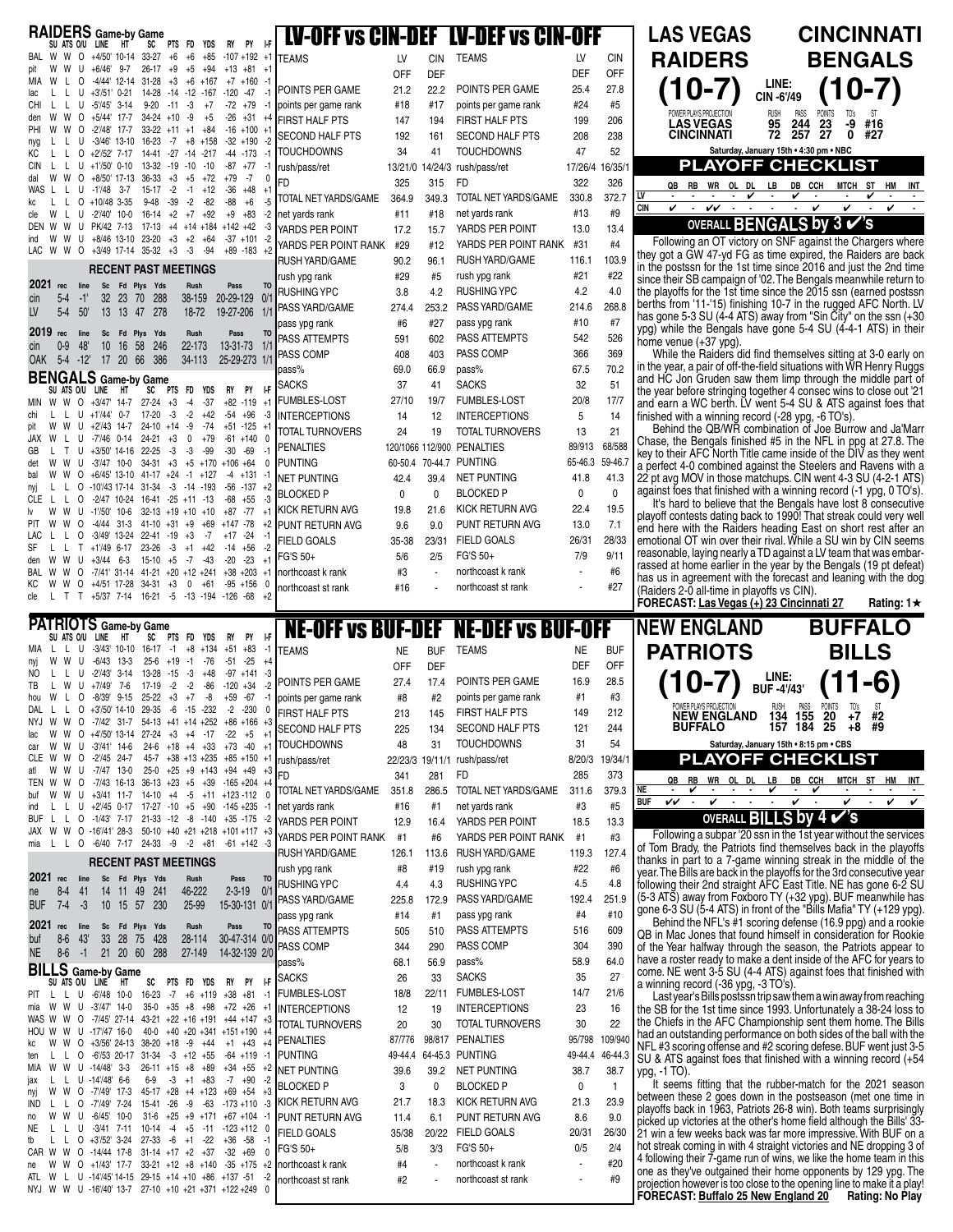| <b>EAGLES</b> Game-by Game<br>SU ATS O/U LINE HT<br>PY                                                                                                                                        |                                             |                                             | <b>PHI-OFF vs TB-DEF</b> PHI-DEF vs TB-OFF  |                 |                 | PHILADELPHIA<br><b>TAMPA BAY</b>                                                                                                                                                             |
|-----------------------------------------------------------------------------------------------------------------------------------------------------------------------------------------------|---------------------------------------------|---------------------------------------------|---------------------------------------------|-----------------|-----------------|----------------------------------------------------------------------------------------------------------------------------------------------------------------------------------------------|
| SC<br>PTS FD YDS<br>RY<br>$32-6$ +26 +5 +174 +49 +125<br>W U +3/48' 15-6<br>0<br>W                                                                                                            | <b>TEAMS</b>                                | PHI<br>TB                                   | <b>TEAMS</b>                                | PHI             | TB              | <b>EAGLES</b><br><b>BUCCANNERS</b>                                                                                                                                                           |
| $11-17 -6 -5 +22$<br>$+34 -12$<br>SF<br>U<br>+3/49 3-7<br>-0<br>21-41 -20 -15 -13<br>$\circ$<br>+3'/51' 7-20<br>$-96$ $+83$<br>-1<br>dal<br>L.<br>L                                           |                                             | DEF<br>OFF                                  |                                             | DEF             | <b>OFF</b>      | LINE:                                                                                                                                                                                        |
| +7/54' 13-21<br>$30-42 -12 -1 -10$<br>$-97$<br>$+87$<br>КC<br>0<br>$+1$<br>$21-18 +3$<br>$-2$<br>W<br>U<br>$+3/46$ 6-15<br>+6<br>-18<br>+24<br>$+1$<br>car                                    | POINTS PER GAME<br>points per game rank     | 26.1<br>21.0<br>#12<br>#11                  | POINTS PER GAME<br>points per game rank     | 20.9<br>#9      | 29.4<br>#2      | $(13-4)$<br>$9-8)$<br>TB-8'/49                                                                                                                                                               |
| +7/52' 7-21<br>22-28<br>$-6$ $-11$ $-186$<br>$-2$ $-184$<br>U<br>ТВ                                                                                                                           | <b>FIRST HALF PTS</b>                       | 176<br>182                                  | FIRST HALF PTS                              | 181             | 252             | RUSH PASS POINTS TO's ST<br><b>151 211 19 0 #25</b><br>PHILADELPHIA                                                                                                                          |
| 0<br>+2'/48' 7-17<br>22-33 -11 -1 -84<br>$+16 - 100$<br>$44-6$ +38 +12 +122 +179 -57<br>W<br>W<br>$\circ$<br>-3'/48 17-0<br>$+1$<br>det                                                       | <b>SECOND HALF PTS</b>                      | 242<br>154                                  | <b>SECOND HALF PTS</b>                      | 153             | 218             | $91$ 306 32 +10 #31<br>TAMPA BAY                                                                                                                                                             |
| +1/49 10-7 24-27 -3 -8 -114 +87 -201<br>$\circ$<br>$30-13 +17 +5 +78 +118 -40$<br>W<br>W<br>+1/44' 20-10<br>U<br>den                                                                          | <b>TOUCHDOWNS</b><br>rush/pass/ret          | 47<br>37<br>24/18/5 11/24/2 rush/pass/ret   | <b>TOUCHDOWNS</b>                           | 40<br>16/23/1   | 58<br>16/40/2   | Sunday, January 16th . 1:00 pm . FOX                                                                                                                                                         |
| W<br>$\circ$<br>-3/42' 27-7<br>$40-29$ +11 +3 +57 +133 -76<br>NO.<br>W<br>+2<br>$7-13 -6 +2 +68 +138 -70$<br>$U - 3/45 0-3$<br>L.                                                             | FD                                          | 330<br>326                                  | FD                                          | 336             | 383             | <b>PLAYOFF CHECKLIST</b>                                                                                                                                                                     |
| nyg<br>$\circ$<br>$-5/44$ 24-18 33-18 +15 +5 +137 +115 +22<br>W<br>W<br>ny                                                                                                                    | TOTAL NET YARDS/GAME                        | 362.8<br>332.4                              | TOTAL NET YARDS/GAME                        | 319.7           | 405.8           | QB RB WR OL DL LB DB CCH<br>MTCH ST HM<br>INT<br>PHI<br>v ·<br>v                                                                                                                             |
| $-6'/41'$ 10-10 27-17 +10 +9 +282 +175 +107<br>WAS W W O<br>$-2$<br>$O - 10'/40'$ 3-3<br>$34-10 +24 +2 +132$<br>W<br>$+46$ $+86$                                                              | net yards rank<br>YARDS PER POINT           | #14<br>#14<br>13.9<br>15.8                  | net yards rank<br>YARDS PER POINT           | #7<br>15.3      | #1<br>13.8      | TB<br>$\checkmark$<br>vv<br>$\sim$<br>$\checkmark$<br>$\cdot$ $\checkmark$<br>$\checkmark$<br>$\sim$<br>$\checkmark$<br>$\checkmark$                                                         |
| L U -5/45 7-16 20-16 +4<br>$-6$ $+18$<br>+24<br>DAL L L O +4/44' 17-30 26-51 -25 0 -160<br>$-22 - 138 - 1$                                                                                    | YARDS PER POINT RANK                        | 8<br>#10                                    | YARDS PER POINT RANK #17                    |                 | #6              | OVERALL BUCCANEERS by 6 ✔'s<br>The Eagles are back in the postssn for the 4th time in 5                                                                                                      |
| <b>RECENT PAST MEETINGS</b>                                                                                                                                                                   | <b>RUSH YARD/GAME</b>                       | 160.4<br>91.4                               | RUSH YARD/GAME                              | 103.9           | 99.2            | years under rookie HC Nick Sirianni who spent the previous                                                                                                                                   |
| $2021$ rec line<br>Sc Fd Plys Yds<br>Rush<br>Pass<br>T <sub>0</sub>                                                                                                                           | rush ypg rank<br>RUSHING YPC                | #1<br>#3<br>5.0<br>4.3                      | rush ypg rank<br><b>RUSHING YPC</b>         | #7<br>3.9       | #27<br>4.3      | 3 yrs as the OC of the Colts. Meanwhile, the defending SB<br>Champs are back in the postssn for a 2nd straight year after                                                                    |
| 34-42-297 1/0<br>$4 - 1$<br>$-7$<br>28 27 73 399<br>$31 - 102$<br>$2 - 3$ $52'$<br>22 16 47 213<br>12-26-113 1/0<br>19-100<br><b>PHI</b>                                                      | PASS YARD/GAME                              | 202.4<br>240.9                              | PASS YARD/GAME                              | 215.8           | 306.6           | posting a solid 13-4 record (#2 seed in NFC). PHI went 6-3<br>SU (5-4 ATS) away from home this ssn outgaining those foes                                                                     |
| $2018$ rec line<br>Sc Fd Plys Yds<br>Pass<br>Rush<br>TO                                                                                                                                       | pass ypg rank                               | #22<br>#22                                  | pass ypg rank                               | #7              | #1              | by 61 ypg while the Bucs have gone 7-1 SU (6-2 ATS) in their                                                                                                                                 |
| $-3'$<br>21 24 75<br>321<br>35-48-321 0/2<br>$1 - 0$<br>24-91<br>phi                                                                                                                          | PASS ATTEMPTS<br>PASS COMP                  | 460<br>637<br>287<br>416                    | PASS ATTEMPTS<br>PASS COMP                  | 561<br>387      | 692<br>463      | home venue $(+90$ ypg).<br>While the Eagles did drop their ssn finale to the Cowboys                                                                                                         |
| 27 18 58 393<br>27-33-393 1/<br>46'<br>23-43<br>TB<br>$1 - 0$<br><b>BUCCANEERS</b> Game-by Game                                                                                               | pass%                                       | 62.4<br>65.3                                | pass%                                       | 69.0            | 66.9            | a week ago, an impressive 4-game winning streak prior and a                                                                                                                                  |
| SC PTS FD YDS<br>- I-F<br>SU ATS O/U LINE<br>PY<br>HT<br>RY                                                                                                                                   | <b>SACKS</b>                                | 28<br>45                                    | <b>SACKS</b>                                | 28              | 22              | solid effort in '21 from their defense (#7 in ypg at 320) is what<br>landed them a WC berth. PHI went just 1-7 SU (2-6 ATS) against                                                          |
| $-8/51$ 21-16 31-29 $+2$ -6<br>$-20$<br>-8<br>$-12 - 3$<br>DAL W<br>L.<br>$\circ$<br>$0 -13/51' 21 - 10 48 - 25 + 23 + 2 -7$<br>$+27 -34$<br>W<br>+2                                          | <b>FUMBLES-LOST</b><br><b>INTERCEPTIONS</b> | 22/6<br>23/11<br>9<br>16                    | <b>FUMBLES-LOST</b><br><b>INTERCEPTIONS</b> | 17/4<br>12      | 12/7<br>12      | foes that finished with a winning record (-61 ypg, 0 TO's).<br>The Bucs enter the postssn following their 1st NFC South                                                                      |
| PK/55' 7-14 24-34 -10 +5<br>$\circ$<br>+39<br>$-41$<br>+80<br>$19-17 + 2 + 2 + 86 + 120 - 34$<br>W<br>$-7/49'$ 6-7<br>U<br>$+2$                                                               | TOTAL TURNOVERS                             | 15<br>27                                    | <b>TOTAL TURNOVERS</b>                      | 16              | 19              | Title since 2007 (WC team in '20). While their defense was a                                                                                                                                 |
| $-11/48$ 24-10 45-17 +28 +16 +257<br>W<br>$\circ$<br>$+82$ +175 +2                                                                                                                            | PENALTIES                                   | 104/812 95/864                              | PENALTIES                                   | 87/780          | 78/625          | solid #11 in the NFL at 21.0 ppg allowed, it was their offense<br>that led the way with 29.4 ppg, good enough for #2 in the                                                                  |
| $-7/52$ 21-7<br>$28-22 + 6 + 11 + 186$<br>$+2$ +184<br>W<br>U<br>-12/47 35-3<br>38-3<br>$+35$ +11 $+97$<br>$+39$ $+58$<br>CНI<br>W<br>$+4$                                                    | PUNTING<br><b>NET PUNTING</b>               | 52-44.8 68-44.7<br>39.5<br>40.5             | <b>PUNTING</b><br>NET PUNTING               | 62-43.5<br>39.0 | 59-41.9<br>38.1 | league. TB went 4-3 SU (2-5 ATS) against foes that finished                                                                                                                                  |
| $-4'/49$ 7-16<br>$27-36$ $-9$ $-10$ $+60$<br>$-81$ $+141$ $-3$<br>O<br>19-29 -10 -9<br>U<br>$-10/50'$ 6-16<br>-47<br>$-41$<br>-6<br>$-1$                                                      | <b>BLOCKED P</b>                            | 0<br>$\mathbf{0}$                           | <b>BLOCKED P</b>                            | $\mathbf{1}$    | $\mathbf 0$     | with a winning record $(+35$ ypg, $-2$ TO's).<br>This marks the 5th all-time postssn meeting between the                                                                                     |
| -11/50 17-10<br>$30-10 +20 +23 +187$<br>$+28$ +159<br>W<br>U<br>$+2$<br>NYG W                                                                                                                 | KICK RETURN AVG                             | 17.6<br>26.3                                | <b>KICK RETURN AVG</b>                      | 26.6            | 19.1            | Eagles and Bucs (2-2 overall). The Bucs have won 3 straight in<br>the series dating back to '15 including a 28-22 win in PHI (-7)                                                            |
| $-3/53$ 14-21<br>$38-31 + 7 + 4$<br>-33<br>+135 -168<br>+3<br>ind<br>$U -11/50' 20-17 30-17 +13 +4 +45$<br>$-64$ $+109$<br>W<br>W                                                             | PUNT RETURN AVG<br>FIELD GOALS              | 7.5<br>8.0<br>28/31<br>26/30                | PUNT RETURN AVG<br><b>FIELD GOALS</b>       | 9.3<br>20/23    | 7.2<br>23/27    | back in October. With the Eagles clearly struggling against foes                                                                                                                             |
| $-3/52$ 24-3<br>33-27<br>$-1$ $+22$<br>$\circ$<br>$+6$<br>-36<br>+58<br><b>BUF</b><br>W<br>w<br>$+1$<br>$U -11'/45' 0-6$<br>$+6$ $+90$<br>0-9<br>-9<br>$+57$ $+33$<br>-2<br>NO.               | FG'S 50+                                    | 3/3<br>1/3                                  | FG'S 50+                                    | 3/4             | 0/2             | with a winning record on the year (1-7 SU & 2-6 ATS) along<br>with the Bucs picking up victories in 7 of their L/8 to end the                                                                |
| $32 - 6$<br>$+26$ $+5$ $+118$<br>W<br>U -10'/44' 19-6<br>+94 +24<br>$+1$<br>W                                                                                                                 | northcoast k rank                           | #8<br>$\epsilon$                            | northcoast k rank                           |                 | #27             | year (6-2 ATS), we agree with the forecast and will call for a                                                                                                                               |
| $0.13^{1}/47 10.17 28.24 +4 +4 +93$<br>-88 +181 0<br>nyj<br>CAR W W O -9/41' 10-7 41-17 +24 +3 +92 -25 +117 +2                                                                                | northcoast st rank                          | #25                                         | northcoast st rank                          |                 | #31             | relatively easy win by the home squad in this one.<br>FORECAST: Tampa Bay 32 Philadelphia 19<br>Rating: $3\star$                                                                             |
|                                                                                                                                                                                               |                                             |                                             |                                             |                 |                 |                                                                                                                                                                                              |
| 49ERS Game-by Game                                                                                                                                                                            |                                             |                                             |                                             |                 |                 | <b>SAN FRANCISCO</b><br><b>DALLAS</b>                                                                                                                                                        |
| <b>PY</b><br>SC<br>PTS FD<br>RY<br>ŀF<br>SU ATS O/U LINE<br>yds<br>HT<br>-8'/46' 31-10 41-33<br>$+8$<br>$-3$<br>L O<br>$-10$<br>+12<br>$+15$<br>-1<br>W                                       | <b>SF-OFF vs DAL-DEF</b><br><b>TEAMS</b>    | SF<br><b>DAL</b>                            | <b>SF-DEF vs DAL-OFF</b><br>TEAMS           | SF              | <b>DAL</b>      | 49ERS<br><b>COWBOYS</b>                                                                                                                                                                      |
| $+5 -22$<br>$-34 + 12$<br>-3/49<br>7-3<br>17-11 +6<br>- 0<br>phi<br>W<br>U<br>0<br>-3/50'<br>7-17<br>28-30<br>-2<br>$+5$ $-55$<br>-33<br>-22<br>GB                                            |                                             | <b>DEF</b><br><b>OFF</b>                    |                                             | DEF             | <b>OFF</b>      |                                                                                                                                                                                              |
| $+38 - 185$<br>SEA L<br>$-2'/52$<br>7-7<br>21-28<br>$-7 + 9 + 223$<br>-2<br>$\perp$<br>$U + 5/48' 0-10$<br>$10-17 - 7 - 1 +34 -124 +158$<br>L.<br>- 0<br>arz                                  | POINTS PER GAME<br>points per game rank     | 20.8<br>25.0<br>#13<br>#7                   | POINTS PER GAME<br>points per game rank     | 21.3<br>#14     | 29.9<br>#1      | LINE:<br>DAL -3/49'<br>(12-5)<br>$U - I$                                                                                                                                                     |
| L L O -4/43 12-13 18-30 -12 -4 -15 -37 +22<br>IND<br>-2                                                                                                                                       | FIRST HALF PTS                              | 169<br>205                                  | FIRST HALF PTS                              | 158             | 246             | POWER PLAYS PROJECTION<br>Rush<br>PASS POINTS<br>TO's                                                                                                                                        |
| -4/40 9-13 33-22 +11<br>chi W W O<br>$-1$ +143<br>$-31$<br>$+174$<br>0 -3/45 7-17 17-31 -14 0 -100 -124 +24<br>ARZ L<br>$\mathsf{L}$<br>-3                                                    | <b>SECOND HALF PTS</b>                      | 195<br>163                                  | SECOND HALF PTS                             | 183             | 233             | SAN FRANCISCO 132 226 24<br>#22<br>$-4$<br><b>DALLAS</b><br>97 259 31 +14 #4                                                                                                                 |
| +3/50' 21-7 31-10 +21 +4 +57 +104 -47<br>LAR W<br>W<br>U<br>$+2$<br>$30-10 +20 +11 +133 +117 +16$<br>-6'/45' 20-3<br>W<br>U<br>W<br>$+2$                                                      | <b>TOUCHDOWNS</b>                           | 47<br>36                                    | <b>TOUCHDOWNS</b>                           | 40              | 57              | Sunday, January 16th . 4:30 pm . CBS                                                                                                                                                         |
| -3/49 14-14 34-26<br>$+8$ $+6$ $+100$ $+141$ $-41$ $+1$<br>MIN.<br>W<br>$\circ$                                                                                                               | rush/pass/ret<br>FD                         | 21/24/2 12/22/2 rush/pass/ret<br>305<br>338 | <b>FD</b>                                   | 17/22/1<br>299  | 13/35/9<br>268  | PLAYOFF CHECKLIST                                                                                                                                                                            |
| 0 -3/45' 23-21 23-30 -7 -4 +38 -75 +113 0<br>sea<br>L.<br>$T - 1/49$ 17-6 26-23 +3 -1 -42 +14 -56<br>W<br>W<br>$+2$<br>cin                                                                    | TOTAL NET YARDS/GAME                        | 371.1<br>353.3                              | TOTAL NET YARDS/GAME                        | 312.8           | 402.8           | <b>WR</b><br>OL DL LB DB CCH<br>QB RB<br>MTCH ST HM<br>INT<br>$\overline{\text{SF}}$<br>$\overline{\mathbf{v}}$<br>$\overline{\mathbf{v}}$<br>$\checkmark$<br>$\sim$<br>$\sim$               |
| W U<br>$-9'/48$ 17-10 31-13 +18 +10 +122 +100 +22<br>ATL.<br>W<br>-0<br>$U -3/44'$ 10-0 17-20 -3 +6 +111 -7 +118<br>-2<br>L.<br>L.                                                            | net yards rank                              | #10<br>#19                                  | net yards rank<br>YARDS PER POINT           | #4              | #2              | DAI.<br>v<br>v vv v ·<br>v<br>$\sim$<br>$\cdot$<br>$\overline{\phantom{a}}$<br>$\blacksquare$                                                                                                |
| 23-7 +16 +4 +196 +89 +107<br>HOU W W U -13/44 3-7                                                                                                                                             | YARDS PER POINT<br>YARDS PER POINT RANK     | 14.8<br>17.0<br>#5<br>#17                   | YARDS PER POINT RANK                        | 14.7<br>#20     | 13.5<br>#5      | OVERALL COWBOYS by 3 $\checkmark$ 's                                                                                                                                                         |
| W W O +3'/44' 3-17 27-24 +3 +4 +184 +71 +113 0<br>lar<br><b>RECENT PAST MEETINGS</b>                                                                                                          | RUSH YARD/GAME                              | 126.9<br>110.6                              | RUSH YARD/GAME                              | 106.0           | 121.8           | The 49ers return to the playoffs after a year away (just 2nd<br>postssn berth since '13) thanks to a crucial Wk 18 road victory                                                              |
| 2020 rec line<br>Sc Fd Plys Yds<br>Rush<br>Pass<br>T <sub>0</sub>                                                                                                                             | rush ypg rank                               | #7<br>#15                                   | rush ypg rank                               | #9              | #10             | against the Rams in OT. The Cowboys meanwhile return to the                                                                                                                                  |
| $5-8$<br>$-3'$<br>33 28 81 458<br>36-150<br>26-43-308 2/2<br>sf                                                                                                                               | RUSHING YPC<br>PASS YARD/GAME               | 4.3<br>4.5<br>242.7<br>244.2                | <b>RUSHING YPC</b><br>PASS YARD/GAME        | 4.1<br>206.8    | 4.4<br>281.0    | playoffs following a 2-year hiatus after claiming the NFC East<br>Title and the #3 seed in the conf. The 49ers have gone 6-3 SU                                                              |
| $4-9$<br>45<br>41 15 58 291<br>$22 - 87$<br>20-34-204 0/0<br>Dal                                                                                                                              | pass ypg rank                               | #12<br>#24                                  | pass ypg rank                               | #5              | #3              | (5-4 ATS) away from Santa Clara this year (+66 ypg). DAL went                                                                                                                                |
| 2017 rec<br>line<br>Sc Fd Plys Yds<br>Pass<br><b>TO</b><br>Rush<br>17-27-236 0/0<br>$2 - 3$<br>$-6'$<br>40 27 70<br>501<br>43-265<br>dal                                                      | PASS ATTEMPTS                               | 578<br>481                                  | PASS ATTEMPTS                               | 513             | 619             | just 5-3 SU & ATS at home TY outgaining foes by 48 ypg.<br>Despite a plethora of injuries for the 2nd straight ssn, the                                                                      |
| <b>SF</b><br>$0-6$ 49<br>10 23 65 290<br>22-103<br>22-38-187 0/3                                                                                                                              | PASS COMP<br>pass%                          | 319<br>344<br>66.3<br>59.5                  | PASS COMP<br>pass%                          | 351<br>68.4     | 422<br>68.2     | 49ers were balanced on both sides of the ball throughout '21 as                                                                                                                              |
| <b>COWBOYS</b> Game-by Game<br>SC<br>PY<br>SU ATS O/U LINE HT<br>RY<br>ŀF<br>PTS FD YDS                                                                                                       | <b>SACKS</b>                                | 30<br>38                                    | <b>SACKS</b>                                | 43              | 32              | they finished #10 in ttl offense at 371 ypg and #4 in ttl defense<br>at 313 ypg. SF went 4-5 SU & ATS against teams that had a                                                               |
| +8/51' 16-21 29-31 -2<br>$+6$ $+20$<br>$+8$<br>$+12 +3$<br>W<br>$\circ$<br>L.<br>tb<br>$+3/55$ 41-11 20-17 $+3$<br>$+1$ $+11$ $+103$ $-92$ $+1$<br>lac<br>W<br>W<br>U                         | <b>FUMBLES-LOST</b>                         | 20/10<br>14/8                               | <b>FUMBLES-LOST</b>                         | 32/11           | 26/9            | winning record (+17 ypg, -5 TO's).<br>After a strong start (6-1 SU) and finish (5-1 SU) to the year to                                                                                       |
| $-3'/51'$ 20-7 41-21 $+20$ +15 +13 +96 -83<br>$\circ$<br><b>PHI</b><br>W<br>W<br>$+1$                                                                                                         | <b>INTERCEPTIONS</b><br>TOTAL TURNOVERS     | 12<br>25<br>22<br>33                        | <b>INTERCEPTIONS</b><br>TOTAL TURNOVERS     | 7<br>18         | 11<br>20        | land the DIV crown, DAL enters the postssn with the #1 scoring                                                                                                                               |
| $-4/51$ 13-14 36-28 +8 0 +54 +132 -78<br>CAR W<br>W<br>$\circ$<br>$+2$<br>$-7/52$ ' 17-10 44-20 +24 +6 +148 +128 +20<br>W<br>$\circ$<br>$\Omega$<br>NYG W                                     | PENALTIES                                   | 96/1010                                     | 118/943 PENALTIES                           | 91/778          | 122/1059        | offense in the NFL at 29.9 ppg (#7 in scoring D at 20.8 ppg).<br>The Cowboys went 5-4 SU (6-3 ATS) against foes that finished                                                                |
| $\circ$<br>$-3'/50'$ 10-14 35-29 +6 +15 +232<br>+2 +230<br>0<br>ne<br>+2'/52 3-10<br>$20-16$ $+4$ $+6$ $+141$ $-23$ $+164$ $-2$<br>W<br>U<br>w<br>mın                                         | <b>PUNTING</b>                              | 55-45.1                                     | 68-44.7 PUNTING                             | 66-48.6         | 64-48.4         | with a winning record $(+16 \text{ ypg}, +7 \text{ TO's}).$<br>The 49ers and Cowboys had some memorable postssn                                                                              |
| 16-30 -14 -9 -117 -112 -5<br>U<br>$-9'/49'$ 0-16<br>DEN L<br>-2                                                                                                                               | <b>NET PUNTING</b><br><b>BLOCKED P</b>      | 40.9<br>41.2<br>3<br>0                      | NET PUNTING<br><b>BLOCKED P</b>             | 41.5<br>0       | 44.6<br>0       | matchups back in the 70's, 80's & 90's with DAL coming out with                                                                                                                              |
| U<br>$-8/55$ 36-3<br>43-3 +40 +11 +217 +11 +206 +2<br>W<br>AIL<br>$9-19 - 10 - 3$<br>$U + 2/55'$ 3-16<br>-94<br>-44<br>-50<br>-1<br>kc                                                        | <b>KICK RETURN AVG</b>                      | 19.1<br>25.6                                | KICK RETURN AVG                             | 23.3            | 25.2            | a 5-2 record in those contests. The Cowboys have also won 6<br>of their past 7 meetings overall dating back to '05 including a                                                               |
| $-3$<br>$-5$<br>$-72$<br>-79<br>$+7$<br>LV<br>0<br>-8/50' 13-17<br>33-36<br>0<br>U -6/47 13-7 27-17 +10 0 -28<br>$-7$<br>W<br>$-21$<br>W<br>$+3$<br>no                                        | PUNT RETURN AVG                             | 8.0<br>6.8                                  | PUNT RETURN AVG                             | 6.4             | 6.4             | 41-33 shootout win LY at home. Both squads are on hot runs                                                                                                                                   |
| W<br>U $-6'/48$ 24-0 27-20 +7 +5 +99<br>$+22$ $+77$<br>$+2$<br>W<br>was                                                                                                                       | <b>FIELD GOALS</b><br>FG'S 50+              | 25/30<br>27/33<br>5/6<br>6/11               | <b>FIELD GOALS</b><br>FG'S 50+              | 20/26<br>2/5    | 28/34<br>2/5    | coming in however with SF picking up victories in 4 of their past<br>5 and DAL winning 5 of their last 6. With the 49ers likely having                                                       |
| W W U -11/44 15-3<br>$21-6$ +15 +8 +26<br>$-1$ $+27$ $+3$<br>nyg<br>WAS W W O -9/46' 42-7 56-14 +42 +14 +240 +23 +217 +2 northcoast k rank<br>ARZ L L U 6/51' 7-13 22-25 -3 -4 -98 -82 -16 -1 | northcoast st rank                          | #18<br>$\sim$<br>#22<br>$\sim$              | northcoast k rank<br>northcoast st rank     |                 | #19<br>#4       | to keep up with DAL and the #1 scoring offense in the NFL,<br>we're expecting this matchup to mirror LY's high-scoring affair.<br>The forecast agrees with 55 points forecasted in this one. |

**FORECAST: Over 49' (Dallas 31 San Francisco 24) Rating: 4★**